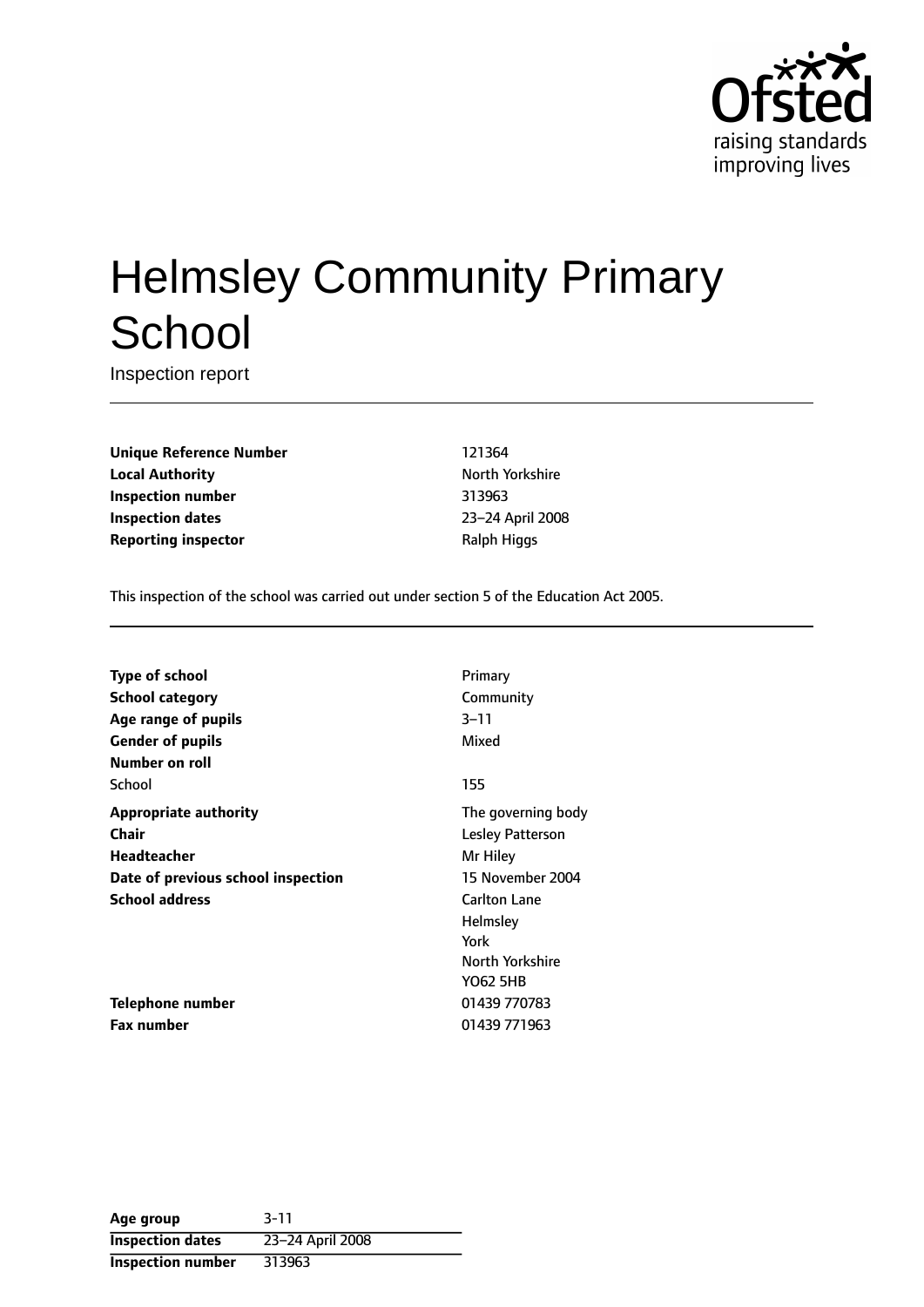.

© Crown copyright 2008

#### Website: www.ofsted.gov.uk

This document may be reproduced in whole or in part for non-commercial educational purposes, provided that the information quoted is reproduced without adaptation and the source and date of publication are stated.

Further copies of this report are obtainable from the school. Under the Education Act 2005, the school must provide a copy of this report free of charge to certain categories of people. A charge not exceeding the full cost of reproduction may be made for any other copies supplied.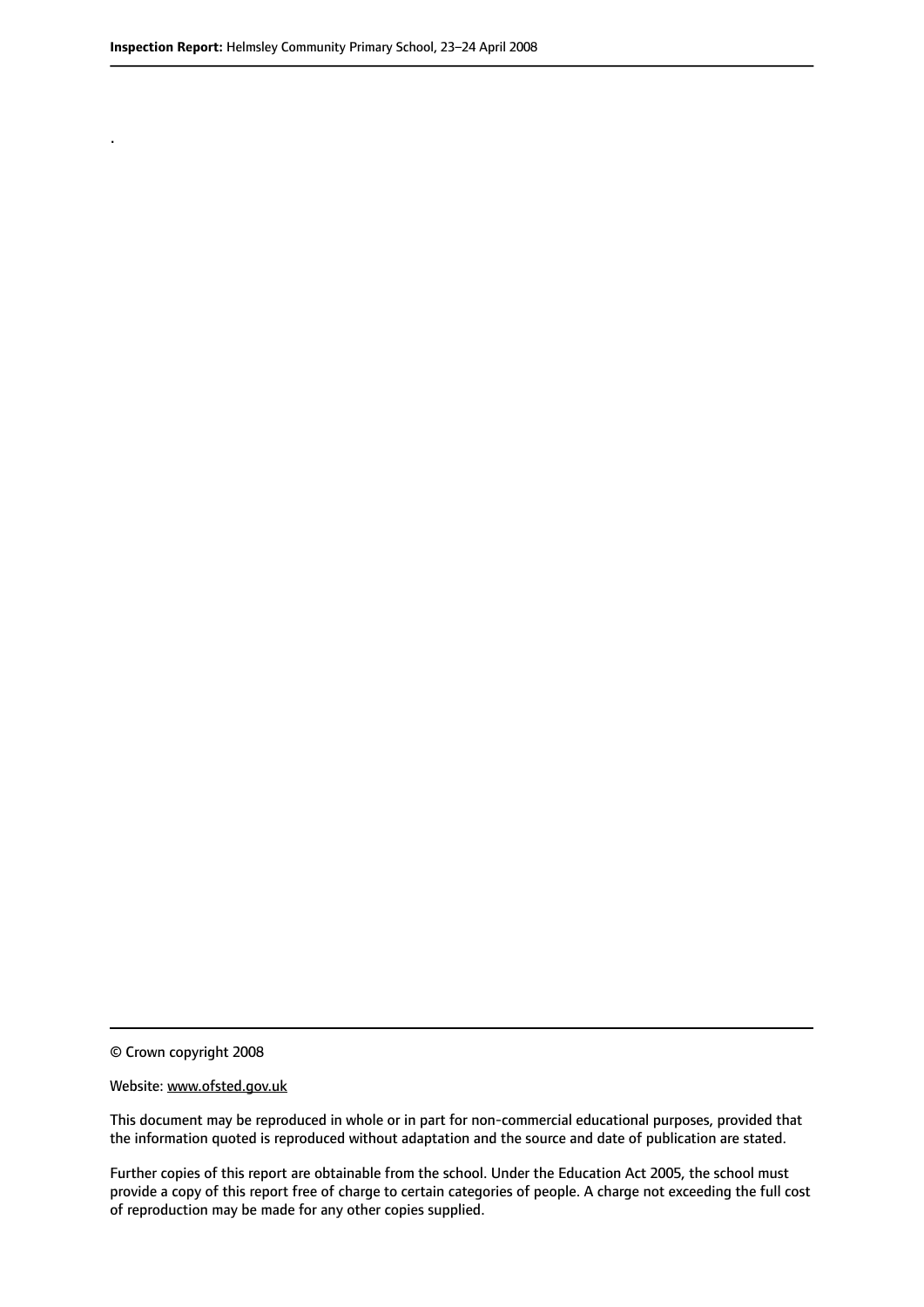# **Introduction**

The inspection was carried out by two Additional Inspectors.

## **Description of the school**

This smaller than average primary school draws pupils from a small market town and its outlying rural settlements. Pupils come from a wide variety of family backgrounds and most are from relatively advantaged homes. Almost all of them are of White British heritage. The number on roll is falling gradually and pupils are organised into a combination of single and mixed-age classes. The proportion of pupils who have learning difficulties and/or disabilities is well below average. The school holds a number of awards in recognition of aspects of its work. These include the Basic Skills Quality Mark, an Artsmark and an Activemark, and the International Schools Award. It also holds a local Inclusion Quality Mark.

## **Key for inspection grades**

| Grade 1 | Outstanding  |
|---------|--------------|
| Grade 2 | Good         |
| Grade 3 | Satisfactory |
| Grade 4 | Inadequate   |
|         |              |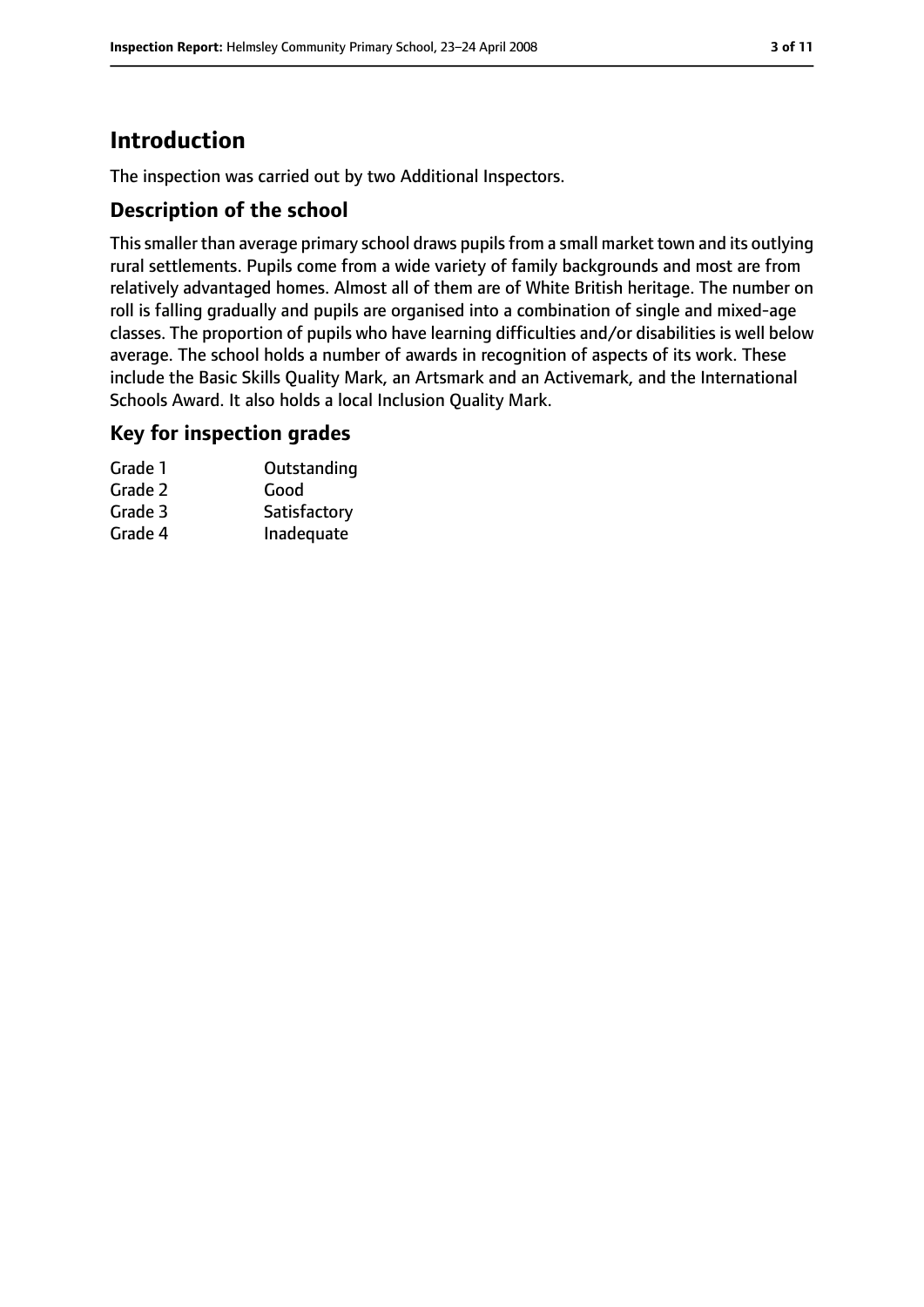# **Overall effectiveness of the school**

#### **Grade: 3**

The school provides a satisfactory and improving education. It has several good features. Senior staff have acted with urgency this year to overcome weaknesses in school performance which had become apparent in teacher assessments and national test results. Consequently, the decline in standards has been halted and they are now rising. The work seen was broadly average and pupils' achievement is satisfactory taking account of their starting points and capability. The small number of pupils with learning difficulties and/or disabilities make good progress in relation to their targets because their needs are met well. Governors and staff are united in moving the school forward and there is a clear focus on improving learning. The challenge for the school, which it recognises, is to sustain the momentum of recent advances to further raise standards and achievement. Thisis within the school'sreach asit has a good capacity to improve.

A number of key factors have contributed to this improving picture. A more robust system of assessment and a clearer method of tracking pupils' progress have been established. The subject leaders for English, mathematics and science have taken a significant role in implementing new teaching strategies. Established and newly recruited staff have been deployed effectively. The school now has accurate data about how well pupils are doing in relation to their targets. It is using this information soundly to provide additional support and challenge where it is required. However, the school has not fully resolved the effects of uneven progress in some year groups which contributed to declining standards in recent years.

The quality of teaching and learning is satisfactory. There is some good teaching across the school but there are also some inconsistencies which restrict pupils' progress. Children make a good start in the Foundation Stage due to stimulating and effective teaching which is based on a good understanding of their learning needs. However, in Key Stages 1 and 2, learning activities are not always tailored effectively to the needs of different ability groups. In some lessons, there are not enough opportunities for pupils to think for themselves and activities are not demanding enough. Teachers are using the new, helpful, attainment-mapping system to set targets but they do not involve pupils enough in assessing their own work to help them have a clear understanding of what to do to improve.

Pupils enjoy the variety of work they do in a relevant and interesting curriculum. They attend school regularly and participate keenly in the wide range of after- school activities on offer. Pupils have a good understanding of how to keep healthy and stay fit because the curriculum strongly promotes these qualities. Provision for literacy and numeracy has been strengthened and is contributing to improved progress. However, the school does not systematically provide opportunities in subjects other than English and mathematics to help pupils extend their literacy and numeracy skills. Very good relationships and sensitive support from a caring staff strongly promote pupils' personal development, which is good. Pupils know that there is always an adult on hand if they need help. In lessons, and throughout the school, they behave maturely and safely, and are quick to help each other if need be.

Leadership and management are satisfactory and improving. The school has taken advantage of a strong partnership with the local authority (LA) to help it make necessary improvements. Self-evaluation procedures are more robust and a wider range of staff and governors are involved in checking performance than was previously the case. This has given the school a secure understanding of its strengths and weaknesses. Consequently, a new three-year plan provides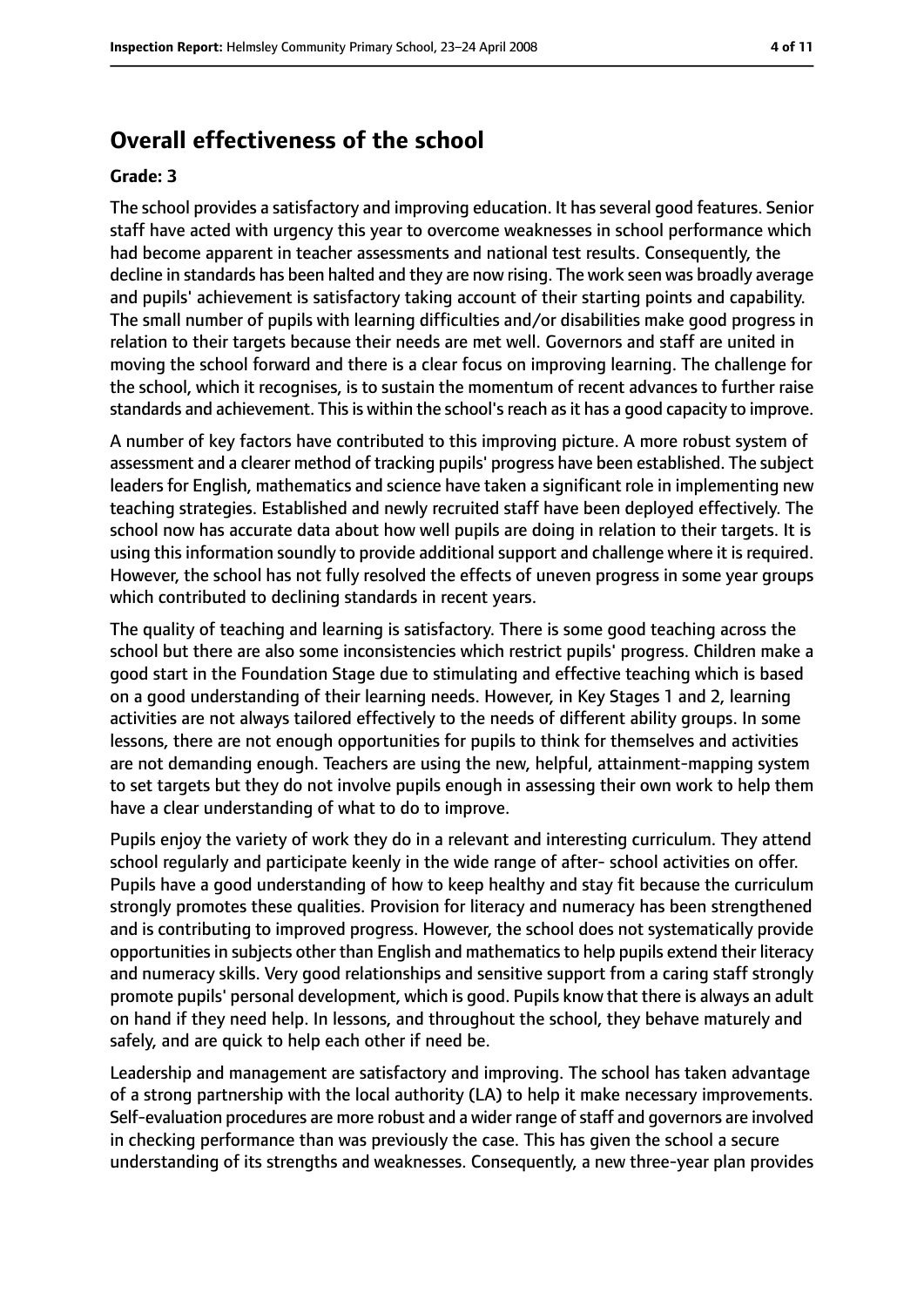clear and appropriate direction for improvement. The school has now begun to set its sights higher and has established more challenging targets for pupils to reach in 2009.

## **Effectiveness of the Foundation Stage**

#### **Grade: 2**

Provision in the Foundation Stage is good and ensures that children make good progress from skills that are typically as expected on entry to the Nursery. As a result, almost all children reach and some exceed the learning goals expected by the time they enter Year 1. The staff team plan effectively so that children experience a wide range of creative and interesting activities. Children benefit from indoor and outdoor activities which encourage their curiosity and extend their learning. The high expectations of staff and a strong focus on individual needs ensure that children feel safe and secure. Parents typically say that they are kept well informed by staff and that, 'nothing is too much trouble,' in dealing with individual concerns. As a result, children become confident and work and play happily together. Children's development is assessed thoroughly. This enables staff to effectively plan the next steps in learning. However, the school recognises that the way assessment information is recorded does not enable the impact of provision to be easily analysed. The Foundation Stage is led and managed well and there is smooth transition between Nursery and Reception.

# **What the school should do to improve further**

- Improve the quality and consistency of teaching and learning, including the match of work to pupils' needs, in order that pupils' progress is accelerated and standards are raised.
- Involve pupils more in assessing and evaluating their work so that they have a better understanding of what to do to improve.
- Provide systematic opportunities across the curriculum to enable pupils to extend their literacy and numeracy skills.

A small proportion of the schools whose overall effectiveness is judged satisfactory but which have areas of underperformance will receive a monitoring visit by an Ofsted inspector before their next section 5 inspection.

# **Achievement and standards**

#### **Grade: 3**

Standards have declined in recent years. This trend is more marked in Key Stage 1 than in Key Stage 2. To some extent, this was due to changes in the ability profile of different age groups but it was also because of some underachievement. Assessments at the end of Year 2 in 2007 showed that the higher ability pupils were not reaching the standard expected by their performance in the Foundation Stage. A picture of faltering achievement was also evident in the Key Stage 2 national tests in 2006 and 2007, particularly in mathematics and science. However, good teamwork and a firm focus on monitoring pupils' progress have halted this decline. Internal school tracking data shows that all groups of pupils are currently making at least satisfactory progress by the end of Year 2 and Year 6 to reach targets which are adequately challenging. However, there is evidence of limited gains in several classes. This is largely because some pupils have had a lot of catching up to do despite the hard work of teachers to remedy the situation. Pupils' current progress is stronger than previously although, with the exception of pupils with learning difficulties and/or disabilities, their achievement is no better than satisfactory.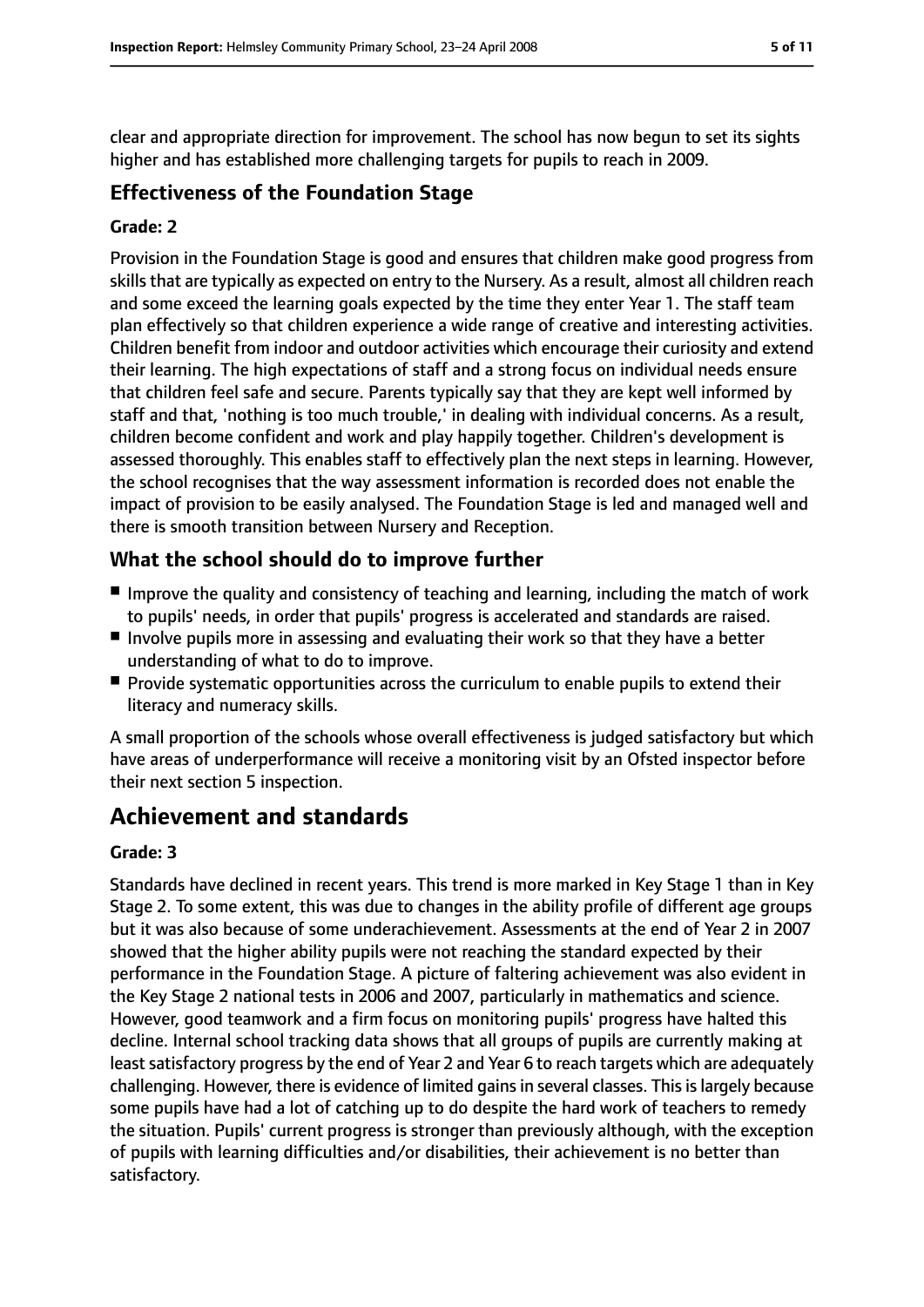# **Personal development and well-being**

#### **Grade: 2**

Pupils enjoy learning new skills and taking part in all that the school provides. Their spiritual, moral, social and cultural development is good. Pupils acquire a strong sense of right and wrong and relate well to each other and to adults. They are well behaved, welcoming to visitors and are positive about school. Attendance levels are satisfactory and improving. Punctuality is very good. Pupils take pride in the friendly, caring atmosphere that they help to create. They say that bullying is rare but that it is dealt with effectively if it occurs. Their cultural horizons are successfully extended; they enjoy participating in outdoor adventurous activities and take a keen interest in the wider world. This is partly as a result of links with schools in several other countries. Pupils readily take on responsibility. They make a valuable contribution to the school and to the wider community. For example, older pupils help lead several after-school activities, such as the dance club. The school council has led improvements to playground facilities. Preparation for the workplace and later life is satisfactory. While pupils develop good social and computer skills, their progress in literacy and numeracy is satisfactory.

# **Quality of provision**

## **Teaching and learning**

#### **Grade: 3**

Teachers' subject knowledge is secure and the information they provide for pupils is accurate and clear. There is a pleasant atmosphere in classrooms which is conducive to learning. Consequently, pupils are productive and take care with their work. Teaching assistants work confidently alongside class teachers and are particularly supportive of pupils with learning difficulties and/or disabilities. In recent times, teachers' understanding and use of assessment to target and promote learning has improved. However, there are still occasions when the work has too broad a base, and pupils, particularly the higher attainers, are not challenged enough. Although some lessons move along at a lively pace, there are lessons in which the pace of learning is too slow and pupils could achieve more. When given the encouragement to do so, pupils readily ask questions and put forward their own ideas. However, pupils do not consistently have enough opportunity to develop the skills they need to become independent learners or to assess and evaluate their work for themselves.

## **Curriculum and other activities**

#### **Grade: 2**

Pupils are well served by the curriculum because it meets their needs well. It is carefully planned so that pupils in single or mixed-age classes can build on their earlier learning. Careful attention is paid to all ensuring that all pupils have access to the learning the curriculum provides. There is also a good emphasis on promoting pupils' personal development. Enrichment weeks successfully make imaginative links between subjects to help make learning easier. However, opportunitiesto strengthen literacy and numeracy skillsin subjectssuch as geography orscience depend too much on the creativity of the individual teacher. The curriculum is enhanced with a good range of educational visits and visitors to the school. These broaden pupils' learning effectively. For example, considerable use is made of the school's location in a National Park.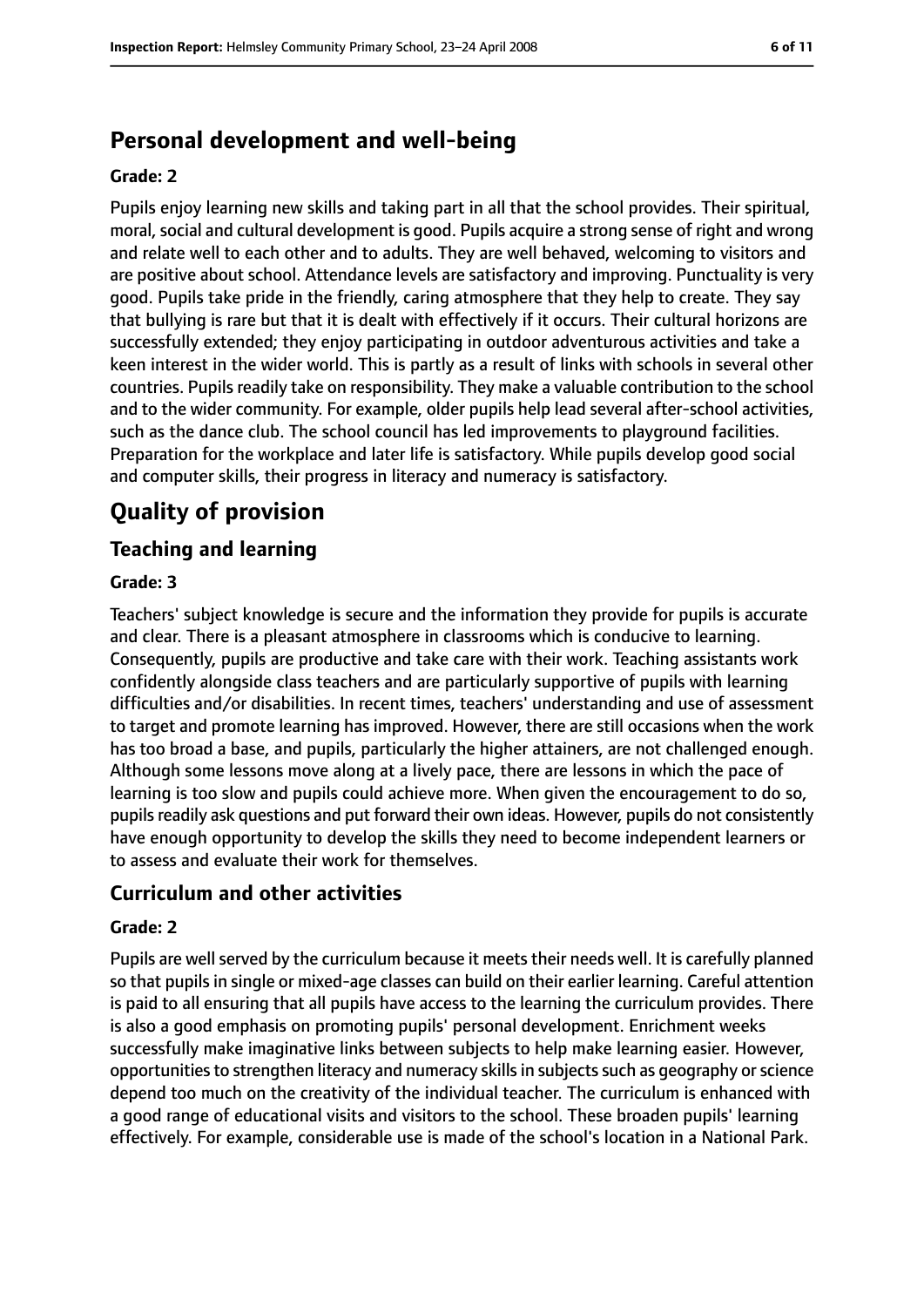## **Care, guidance and support**

#### **Grade: 2**

The quality of care, support and pastoral guidance provided for pupils is good. Any pupils experiencing difficulties with their behaviour or attendance are very well supported. Child protection requirements and health and safety procedures are well established and secure. Pupils rightly feel safe and very well cared for. Support for pupils with learning difficulties and/or disabilities is good. Links with parents and outside agencies are used well to ensure pupils experiencing difficulties get the support they need. Pupils are well supported when they join school and prior to transfer to secondary school. Recent improvements to assessment are enabling teachers to provide pupils with more accurate information about their progress. However, the school is at an early stage of guiding pupils how to improve through the consistent use of targets.

# **Leadership and management**

#### **Grade: 3**

Staff at all levels have responded well to the need to raise the school's sights for pupils' achievement. At the heart of this is a more rigorous analysis by senior staff of the data on the school's performance, and a closer check of the quality of teaching and learning. Subject leaders are taking a fuller part in these processes and have quickly learned to apply new leadership skills. Initiatives such as that to improve the use of assessment have been led well. Governors have revised their procedures to enable them to hold the school to account and to contribute more effectively to raising standards. Financial management is on an even keel and the school runs smoothly on a day-to-day basis.

The school has worked well with external agencies, such as the LA to help it improve staff skills and provision for pupils. For example, teachers' understanding of standards in mathematics and English has been extended by working alongside LA consultants. Parents strongly value the provision made by the school and are pleased with changes introduced to involve them more in their children's learning.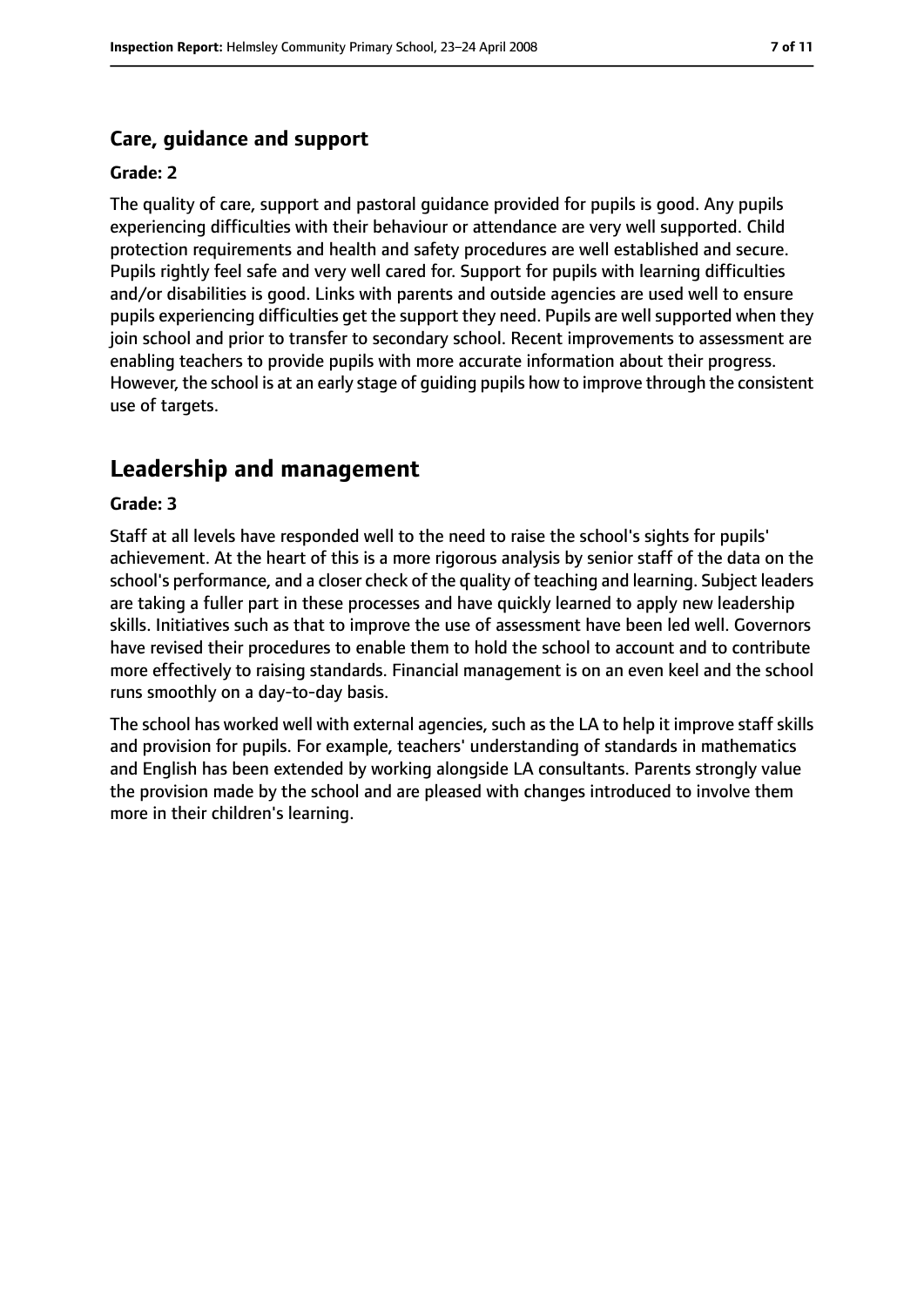**Any complaints about the inspection or the report should be made following the procedures set out in the guidance 'Complaints about school inspection', which is available from Ofsted's website: www.ofsted.gov.uk.**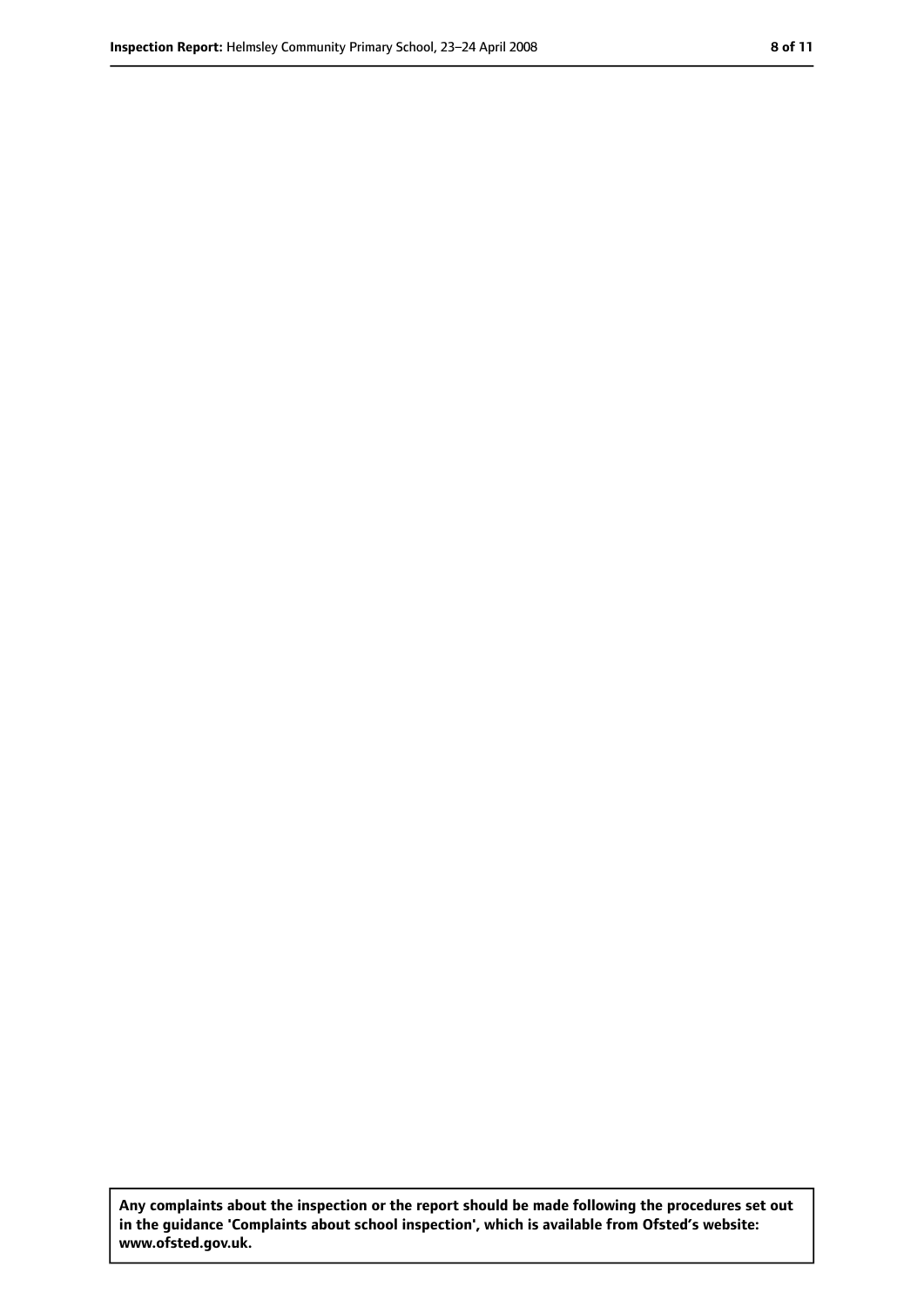# **Inspection judgements**

| $^{\backprime}$ Key to judgements: grade 1 is outstanding, grade 2 good, grade 3 satisfactory, and | School         |
|----------------------------------------------------------------------------------------------------|----------------|
| arade 4 inadeguate                                                                                 | <b>Overall</b> |

# **Overall effectiveness**

| How effective, efficient and inclusive is the provision of education, integrated<br>care and any extended services in meeting the needs of learners? |     |
|------------------------------------------------------------------------------------------------------------------------------------------------------|-----|
| Effective steps have been taken to promote improvement since the last<br>inspection                                                                  | Yes |
| How well does the school work in partnership with others to promote learners'<br>well-being?                                                         |     |
| The effectiveness of the Foundation Stage                                                                                                            |     |
| The capacity to make any necessary improvements                                                                                                      |     |

## **Achievement and standards**

| How well do learners achieve?                                                                               |  |
|-------------------------------------------------------------------------------------------------------------|--|
| The standards <sup>1</sup> reached by learners                                                              |  |
| How well learners make progress, taking account of any significant variations between<br>groups of learners |  |
| How well learners with learning difficulties and disabilities make progress                                 |  |

## **Personal development and well-being**

| How good is the overall personal development and well-being of the<br>learners?                                  |  |
|------------------------------------------------------------------------------------------------------------------|--|
| The extent of learners' spiritual, moral, social and cultural development                                        |  |
| The extent to which learners adopt healthy lifestyles                                                            |  |
| The extent to which learners adopt safe practices                                                                |  |
| How well learners enjoy their education                                                                          |  |
| The attendance of learners                                                                                       |  |
| The behaviour of learners                                                                                        |  |
| The extent to which learners make a positive contribution to the community                                       |  |
| How well learners develop workplace and other skills that will contribute to<br>their future economic well-being |  |

## **The quality of provision**

| How effective are teaching and learning in meeting the full range of the<br>learners' needs?          |  |
|-------------------------------------------------------------------------------------------------------|--|
| How well do the curriculum and other activities meet the range of needs<br>and interests of learners? |  |
| How well are learners cared for, guided and supported?                                                |  |

#### **Annex A**

 $^1$  Grade 1 - Exceptionally and consistently high; Grade 2 - Generally above average with none significantly below average; Grade 3 - Broadly average to below average; Grade 4 - Exceptionally low.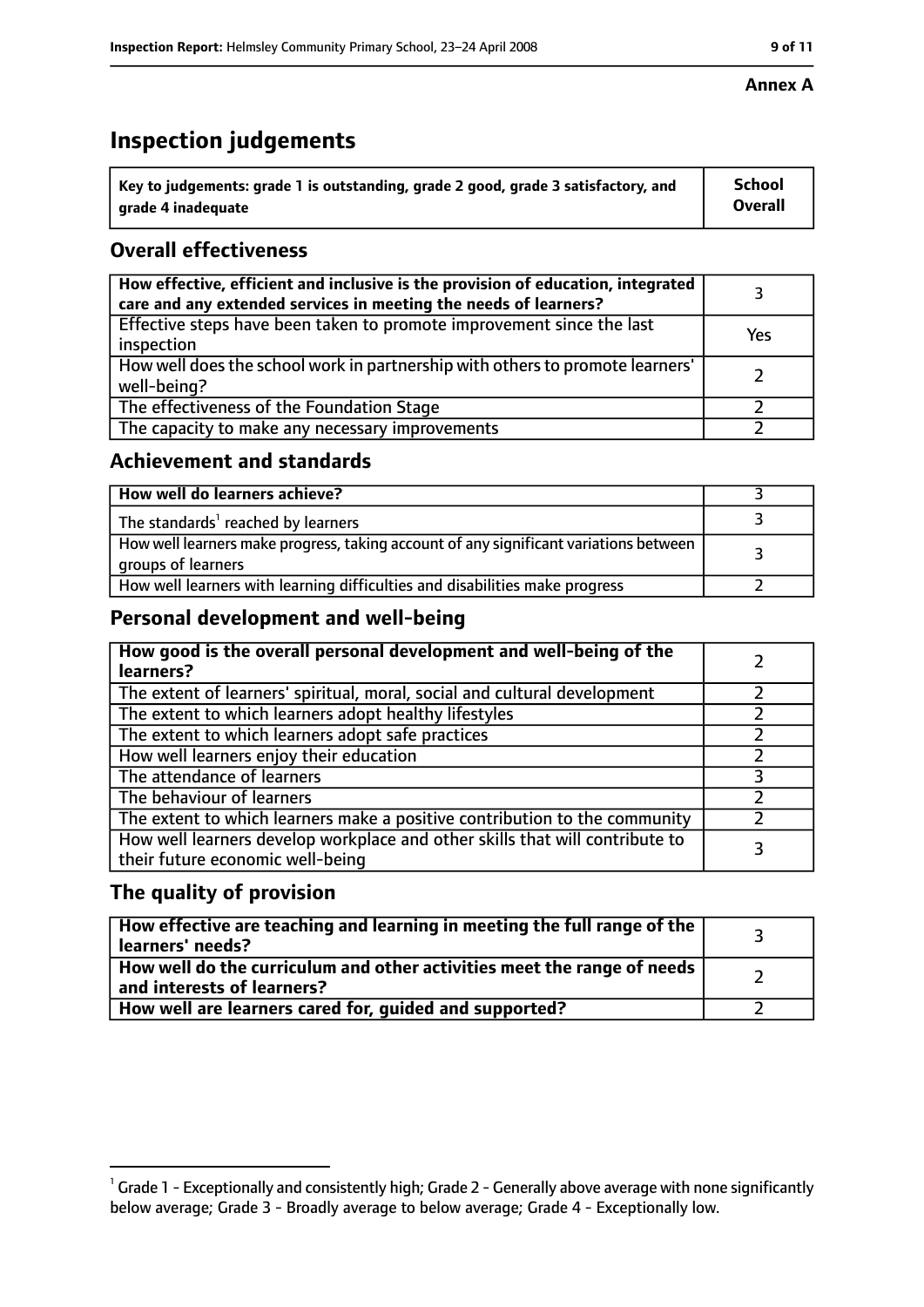#### **Annex A**

# **Leadership and management**

| How effective are leadership and management in raising achievement<br>and supporting all learners?                                              | 3   |
|-------------------------------------------------------------------------------------------------------------------------------------------------|-----|
| How effectively leaders and managers at all levels set clear direction leading<br>to improvement and promote high quality of care and education |     |
| How effectively leaders and managers use challenging targets to raise standards                                                                 | 3   |
| The effectiveness of the school's self-evaluation                                                                                               |     |
| How well equality of opportunity is promoted and discrimination tackled so<br>that all learners achieve as well as they can                     | 3   |
| How effectively and efficiently resources, including staff, are deployed to<br>achieve value for money                                          | 3   |
| The extent to which governors and other supervisory boards discharge their<br>responsibilities                                                  | 3   |
| Do procedures for safequarding learners meet current government<br>requirements?                                                                | Yes |
| Does this school require special measures?                                                                                                      | No  |
| Does this school require a notice to improve?                                                                                                   | No  |